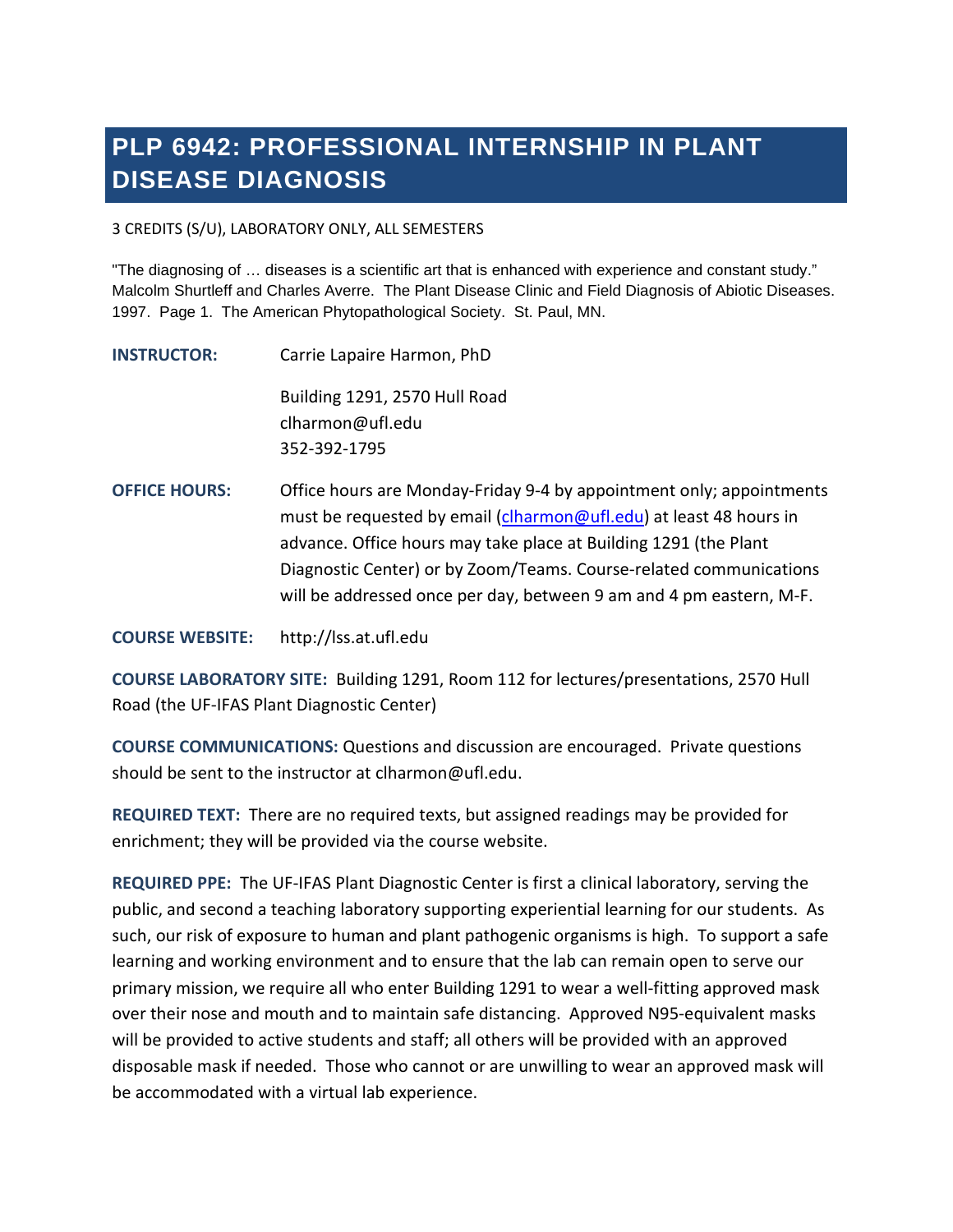**ADDITIONAL RESOURCES:** Recommended texts will be available for reference in the Plant Diagnostic Center library during office hours: The Plant Disease Clinic and Field Diagnosis of Abiotic Diseases. 1997. The American Phytopathological Society. St. Paul, MN; Essential Plant Pathology, Schumann and D'Arcy, 2<sup>nd</sup> Edition.

**COURSE DESCRIPTION:** This course summarizes the methods and strategies used to diagnose plant diseases. We provide hands-on training in the art and science of plant disease diagnosis, where students observe and then perform various laboratory techniques. Students are taught critical thinking skills needed to: assess the problem, develop a working hypothesis, test hypotheses, synthesize a diagnosis, and prescribe management/therapeutic actions. Over the course of the internship, students will synthesize knowledge of organismal biology, epidemiology, and chemistry with methods and techniques to develop strategies for disease diagnosis.

**PREREQUISITE KNOWLEDGE AND SKILLS:** Plant Disease Diagnosis, PLP 6291, and Fungal Plant Pathogens, PLP 6262C, are required prior to taking this internship. Bacterial Plant Pathogens, PLP 6241C is highly recommended, and courses in plant pathology, viral plant pathogens, microbiology, and biochemistry are recommended, but not required.

**PURPOSE OF COURSE:** The purpose of this course is to advance students' knowledge of the process for diagnosing diseases, incorporating hypothesis development, diagnostic tests, and management prescriptions.

**JUSTIFICATION:** Training in critical thinking is necessary for the professional development of our practitioners. The need for hands-on training is evident in the dozens of requests I receive each year for internships, visits, and training from UF grad students and plant diagnosticians around the world. I hope this course provides an opportunity for students to build skill sets that include critical thinking, laboratory techniques, extension interactions, and sample management, creating well-rounded practitioners who understand the science behind their profession.

**COURSE GOALS AND OBJECTIVES:** By the end of this course, students will/will be able to:

- $\checkmark$  perform basic laboratory techniques (e.g., pipetting, calculations for solutions and dilutions, microscopy including dark field, staining techniques, use of hemacytometer, lab notebooks, lab safety)
- $\checkmark$  develop a plan to complete Koch's Postulates
- $\checkmark$  make use of keys and references
- $\checkmark$  contrast bacterial disease symptoms and signs, name the diagnostic tests and expected results, discuss potential pathogen spread, discuss cultural/environmental factors conducive to bacterial disease development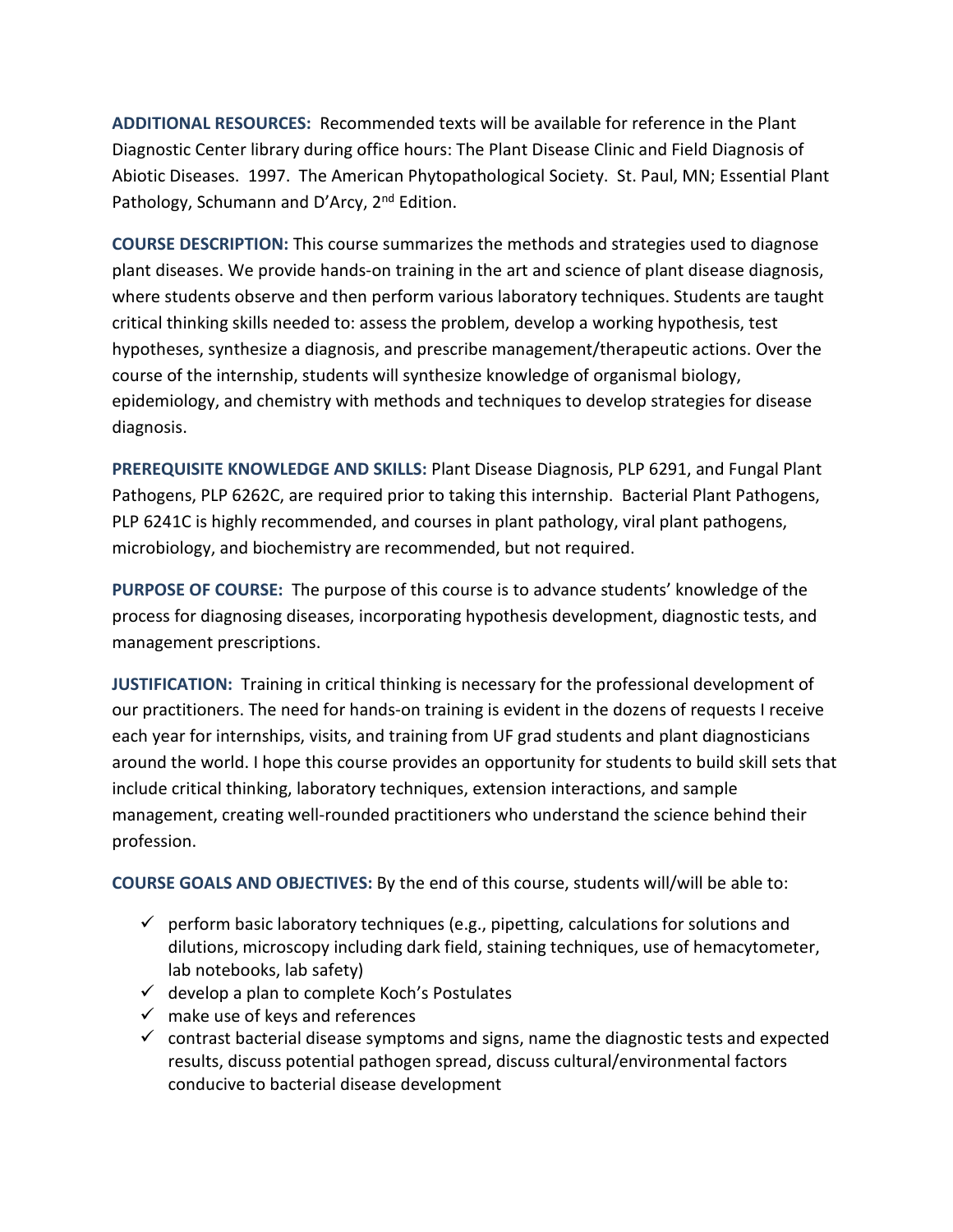- $\checkmark$  contrast viral disease symptoms and signs, name the diagnostic tests and expected results, vectors, identify vectors/means of spread, discuss cultural/environmental factors conducive to viral disease development
- $\checkmark$  contrast fungal disease symptoms and signs, name the diagnostic tests and expected results, discuss cultural/environmental factors conducive to fungal disease development, and define means of pathogen movement/spread
- $\checkmark$  recognize symptoms/signs of common abiotic and arthropod/other agent damage, identify the lab/agent who can identify each type of plant problem
- $\checkmark$  identify the information needed and samples required for submission to a lab, interpret lab results
- $\checkmark$  identify diagnostic test component costs (labor, product, costs/benefits)
- $\checkmark$  begin triage and characterization of unknown samples
- $\checkmark$  understand important points in instrument calibration/maintenance
- $\checkmark$  describe ethical issues that must be considered in selecting tests and interpreting results
- $\checkmark$  perform culturing/enzymatic techniques (e.g., semi-selective solid media; oxidase, Biolog, urease, etc.)
- $\checkmark$  perform serological techniques (e.g., serology, ELISA, immunostrips)
- $\checkmark$  perform molecular techniques (e.g., primer use, ordering, aliquoting, storage; PCR (including multiplex and nested); qPCR; qPCR; multiplex and nested PCR; Sequencing/Sequence Analysis)
- **think critically to assess a sample, develop a working hypothesis, run diagnostic techniques to test the hypothesis, develop a diagnosis, recommend management actions**

**TEACHING PHILOSOPHY:** I see opportunity in meshing my extension and research programs with my teaching duties. The courses I teach tend towards those with practical applications. Experiential learning derived from participation in extension projects imbues coursework with real-world examples. There is additional potential for extension impact within the span of the semester, as the students apply their knowledge to solving the field and laboratory problems of extension clientele.

I encourage students to set high expectations for themselves, with a safety net of being able to work through a problem with me or their fellow students. Since my courses tend towards the applied, I employ practicum-style projects and examinations so students have an opportunity to demonstrate they have accomplished the course objectives over the course of the semester. When practical, I assign group projects to encourage students to gain additional perspectives for problem-solving. I have found that the best way to learn something is to teach it to others, so I encourage peer-to-peer learning and evaluation opportunities. I strive to provide prompt evaluation and return grades quickly so students can incorporate the feedback.

**INSTRUCTIONAL METHODS:** Each student must spend 8 hours in the laboratory each week, to be split into two four-hour blocks, with no more than two students in the lab at any one time.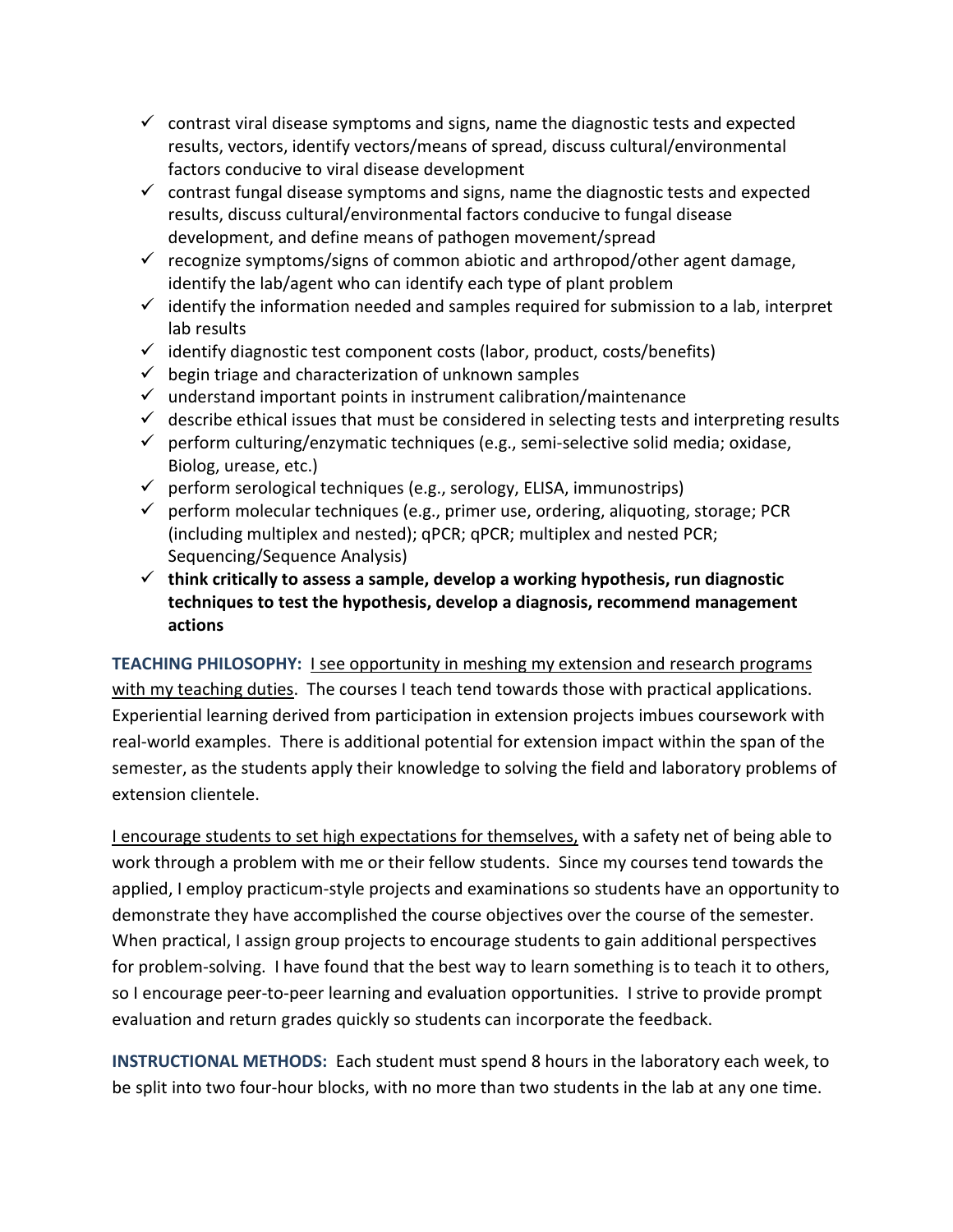Additional time outside of this schedule may be required to complete assignments and the diagnostic unknown project.

As this is a professional internship, students will be starting hands-on duties the first week of class. Students will work alongside diagnosticians, first observing techniques, then performing them later in the semester, as the need arises for that skill during the diagnosis of real plant disease samples. Each technique is listed in a sheet to be completed by the end of the semester. The final exam is hands-on diagnosis of an unknown sample (provided by the instructor). An oral presentation to the class and laboratory staff, detailing the process of diagnosis of the unknown, is required in the last two weeks of the semester. **COVID protocol for 2021:** In the event of an outbreak in the lab, whether intern or lab staff, the internship will flip to a virtual discussion and demonstration course via the Canvas site.

## COURSE POLICIES:

**ATTENDANCE POLICY:** This course is evaluated in large part on completion of hands-on laboratory work. Thus, late arrival to and absence from class is strongly discouraged. Absences may be excused by the instructor on a case-by-case basis if a personal emergency requires the student to miss class. Make-up laboratory assignments may be allowed if previously planned and scheduled with the instructor. At the discretion of the instructor, written assignments may replace the required laboratory if the absence is excused. Failure to attend two or more laboratory sessions, even with approval from the instructor, may result in an "Incomplete" grade for the course. Withdrawal from this course must be during the normal add/drop window designated by UF. **COVID protocol for 2021:** In the event of an outbreak in the lab, whether intern or lab staff, the internship will flip to a virtual discussion and demonstration course via the Canvas site; attendance and active participation will still be mandatory.

**EXAM POLICY:** The final exam, a diagnosis of an unknown sample, will be completed independently with minimal input from lab staff. The project will require application of all knowledge gained throughout the course and may necessitate additional laboratory time to complete. Do not wait until the last minute to complete this project. Remember that the project utilizes live plant material and cultures and is thus time-sensitive. Rare exceptions may be made in the event of an emergency. Requirements for class attendance and make-up work are consistent with university policies that can be found at:

[https://catalog.ufl.edu/ugrad/current/regulations/info/attendance.aspx.](https://catalog.ufl.edu/ugrad/current/regulations/info/attendance.aspx) **COVID protocol for 2021:** In the event of an outbreak in the lab, whether intern or lab staff, the internship will flip to a virtual discussion and demonstration course via the Canvas site and all presentations will occur via the online platform.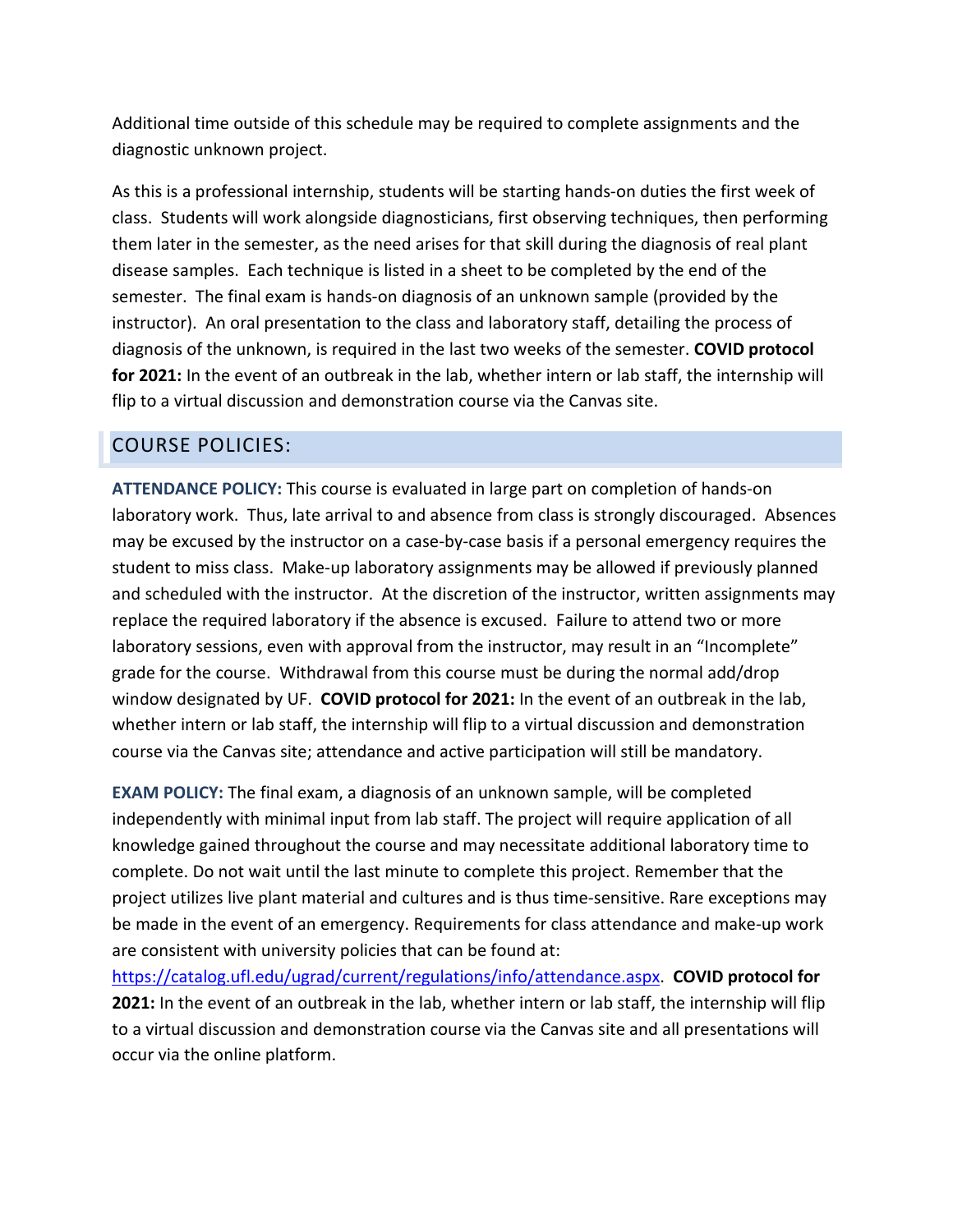**COURSE TECHNOLOGY:** Some materials for this course are delivered through the online resource, Canvas. The course and support and resources are all available at *<https://lss.at.ufl.edu/>*. Registration in this course indicates you have basic knowledge in computer use and online technology to enable your full participation in the course. Since we are using an electronic resource, your registration indicates you understand that things such as bandwidth, power, etc., are integral to making it work, and you will plan accordingly.

# GRADING POLICIES:

| <b>Requirements for passing grade</b>       |                                                                            |
|---------------------------------------------|----------------------------------------------------------------------------|
| Laboratory attendance                       | no more than 4 unexcused laboratory hours<br>over the entire semester      |
| Maintenance of laboratory notebook          | Document techniques learned, samples<br>worked on, etc.                    |
| Final laboratory practical and presentation | correct diagnosis of unknown sample,<br>detailed process lab report (oral) |

**GRADING SCALE:** This course is taught Pass/Fail (reported as S/U).

**LATE ASSIGNMENTS POLICY:** Although you should make every effort to submit your assignments on time, late assignments will be given half credit (the assignment will be graded, then that grade will be divided by two for your final grade for the assignment) if turned in within two days of the due date. After that, the assignment grade will be a zero. Please plan accordingly.

## **Course Schedule:**

**FINAL PROJECT PRESENTATIONS:** Last 2 weeks of semester, to be scheduled

This course may include supplemental material online in Canvas. This is a hands-on course working on submitted samples and specimens. As such, the order of topics will depend largely on the samples we receive. The table below is simply examples of topics to be covered over the course of the semester.

| <b>Topic</b> | <b>Description</b> |
|--------------|--------------------|
|              |                    |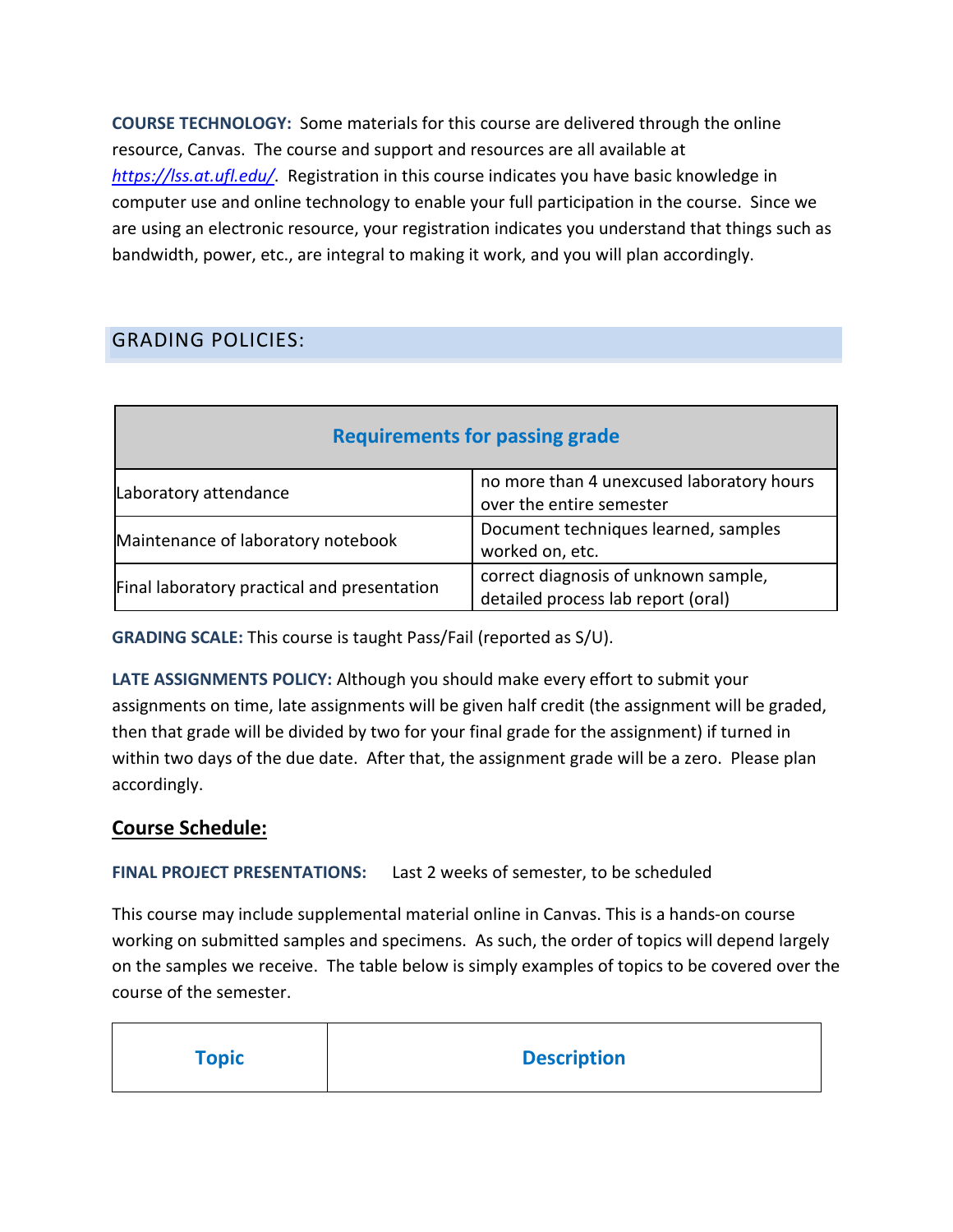| Week 1:                                                          |                                                                                                                                                  |  |
|------------------------------------------------------------------|--------------------------------------------------------------------------------------------------------------------------------------------------|--|
| Course overview                                                  | Review of syllabus, grading policy, expectations, how to get<br>help, review accommodations responsibilities; explanation of<br>flow of concepts |  |
| Laboratory Safety                                                | UF Chemical Hygiene Plan                                                                                                                         |  |
| <b>Weeks 2-12:</b>                                               |                                                                                                                                                  |  |
| <b>Identification and</b><br>management of bacterial<br>diseases | Symptoms, signs, diagnostic tests, cultural/environmental<br>factors, potential means of spread                                                  |  |
| Identification and<br>management of viral<br>diseases            | Symptoms, signs, diagnostic tests, cultural/environmental<br>factors, potential means of spread                                                  |  |
| <b>Identification and</b><br>management of fungal<br>diseases    | Symptoms, signs, diagnostic tests, cultural/environmental<br>factors, potential means of spread                                                  |  |
| Developing a hypothesis                                          | Questions to ask, logic                                                                                                                          |  |
| <b>Confounding factors</b>                                       | Abiotic issues, nematodes, insects; vectors; asymptomatic<br>hosts                                                                               |  |
| Interpreting a diagnosis                                         | What data to collect; sample collection; diagnosis; interpreting<br>results                                                                      |  |
| Which tests to use?                                              | Serving the client, from start to finish                                                                                                         |  |
| Diagnostic techniques                                            | Sample triage, light microscopy, culturing/enzymatic<br>techniques, serological techniques, molecular techniques                                 |  |
| <b>Weeks 13-14:</b>                                              |                                                                                                                                                  |  |
| Final laboratory practical<br>examination                        | Diagnosis of an unknown sample. Hands-on laboratory work<br>and final presentation of techniques and results                                     |  |

Disclaimer:This syllabus represents my current plans and objectives; it is subject to change as the need arises. As we go through the semester, those plans may need to change to enhance the class learning opportunity. Such changes, communicated clearly, are not unusual and should be expected.

#### UF POLICIES:

#### **UNIVERSITY POLICY ON ACCOMMODATING STUDENTS WITH DISABILITIES:** Students

requesting accommodation for disabilities must first register with the Dean of Students Office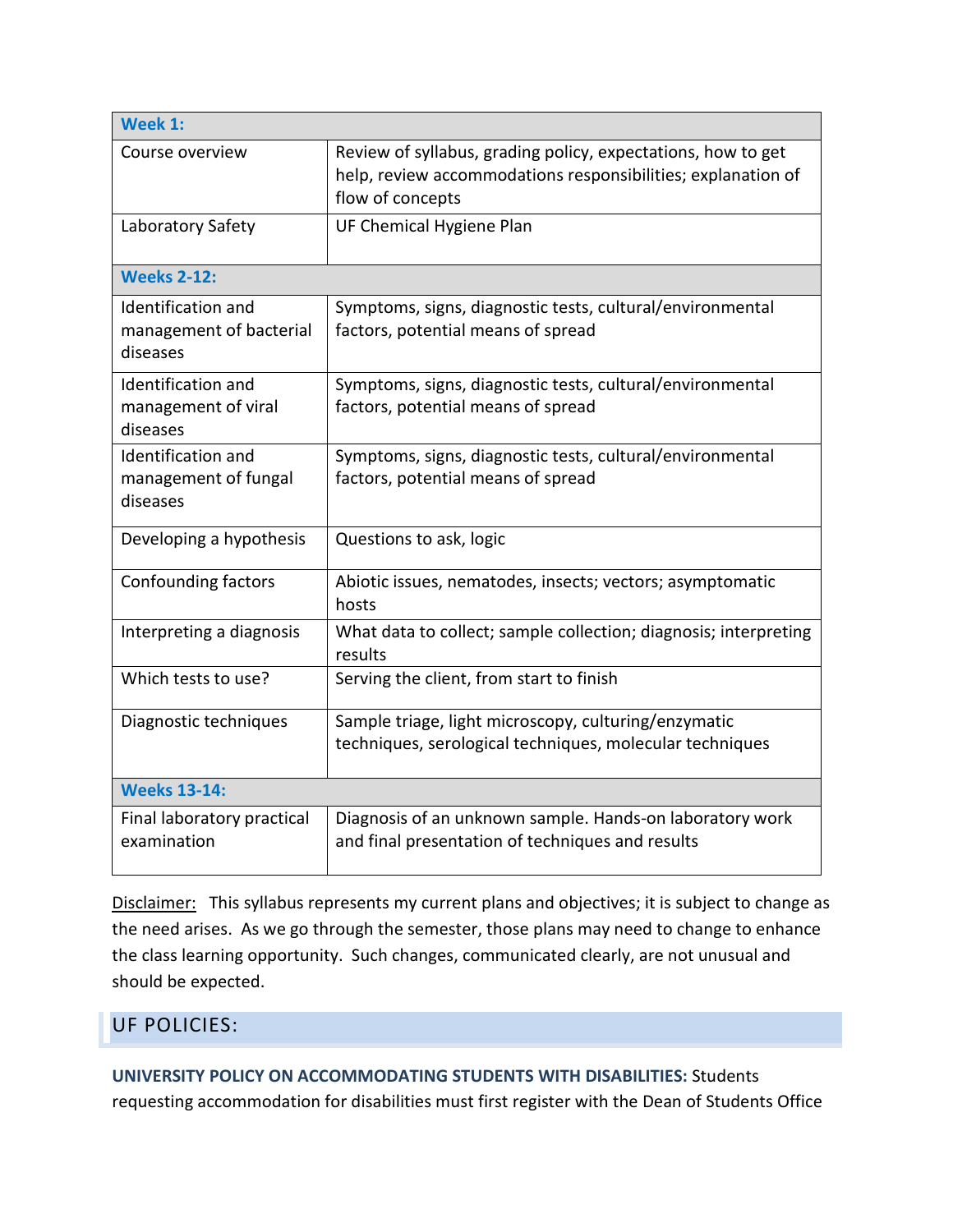[\(http://www.dso.ufl.edu/drc/\)](http://www.dso.ufl.edu/drc/). The Dean of Students Office will provide documentation to the student who must then provide this documentation to the instructor when requesting accommodation. You must submit this documentation prior to submitting assignments or taking the quizzes or exams.

**UNIVERSITY POLICY ON ACADEMIC MISCONDUCT:** As a student at the University of Florida, you have committed yourself to uphold the Honor Code, which includes the following pledge: "We, the members of the University of Florida community, pledge to hold ourselves and our peers to the highest standards of honor and integrity by abiding by the Honor Code. On all work submitted for credit by students at the University of Florida, the following pledge is either required or implied: "*On my honor, I have neither given nor received unauthorized aid in doing this assignment.*" It is assumed that you will complete all work independently in each course unless the instructor provides explicit permission for you to collaborate on course tasks (e.g., assignments, papers, quizzes, exams). Furthermore, as part of your obligation to uphold the Honor Code, you should report any condition that facilitates academic misconduct to appropriate personnel. It is your individual responsibility to know and comply with all university policies and procedures regarding academic integrity and the Student Honor Code. Violations of the Honor Code at the University of Florida will not be tolerated. Violations will be reported to the Dean of Students Office for consideration of disciplinary action. For more information regarding the Student Honor Code, please see:

<http://www.dso.ufl.edu/SCCR/honorcodes/honorcode.php>

**SOFTWARE USE:** All faculty, staff and students of the university are required and expected to obey the laws and legal agreements governing software use. Failure to do so can lead to monetary damages and/or criminal penalties for the individual violator. Because such violations are also against university policies and rules, disciplinary action will be taken as appropriate.

**NETIQUETTE: COMMUNICATION COURTESY:** All members of the class are expected to follow rules of common courtesy in all email messages, threaded discussions, and chats. To respect privacy, screen capture of discussions, lecture recordings, and any other recording is allowed only for personal use in study during the semester and is strictly prohibited to be shared outside the class. Violation of these rules will result in consequences such as discussion with UF administrators, removal of course privileges, and possible impact on grades. <http://teach.ufl.edu/docs/NetiquetteGuideforOnlineCourses.pdf>

**ONLINE COURSE EVALUATION PROCESS:** Student assessment of instruction is an important part of efforts to improve teaching and learning. At the end of the semester, students are expected to provide feedback on the quality of instruction in this course using a standard set of university and college criteria. These evaluations are conducted online at https://evaluations.ufl.edu. Evaluations are typically open for students to complete during the